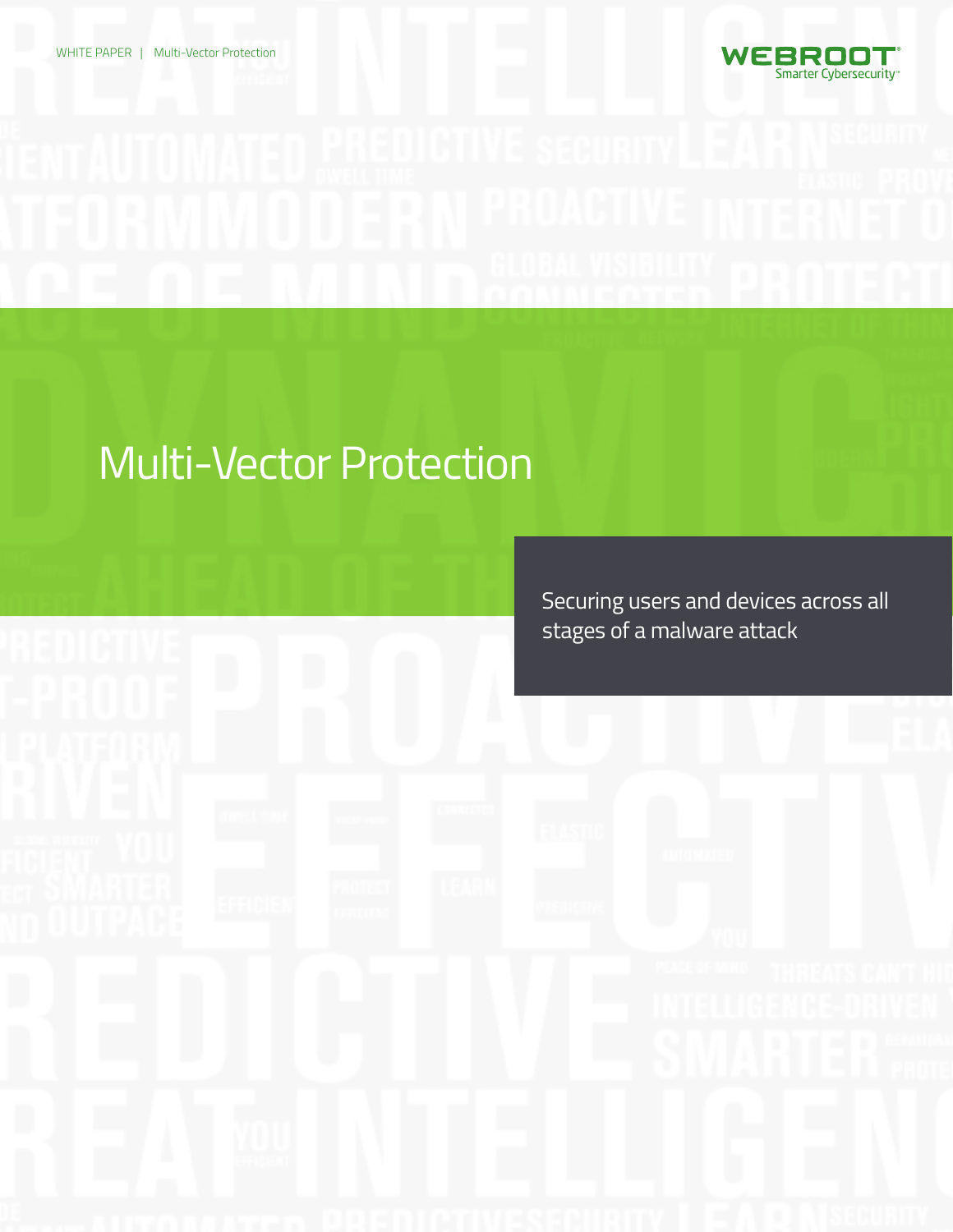## **Introduction**

Educating users is an undeniably effective way to protect them from phishing and other malware, but it takes much more than that to stop attacks. There are many risks to networks that user education can't reduce—from malicious sites mistakenly categorized as benign to watering-hole attacks that infect trusted sites. To combat these challenges, businesses need well-designed antimalware that protects across the wide variety of attack vectors and infection stages. That's where multi-vector protection comes in.

According to analysts, effective multi-vector protection must be able to predict, prevent, detect, contain, and remediate cyberattacks.<sup>1</sup> In other words, they recommend security across numerous attack stages to prevent malware from loading or executing in the first place.<sup>2</sup> This kind of multivector defense is crucial for an effective, layered cybersecurity strategy. This paper focuses on multi-vector protection as it relates to business endpoints and their cyber defense layers.

#### **Attack Vectors**

An attack vector is any method cybercriminals may use to compromise internet users or devices. According to Tech Target:

*"An attack vector is a path or means by which a hacker (or cracker) can gain access to a computer or network server in order to deliver a payload or malicious outcome. Attack vectors enable hackers to exploit system vulnerabilities, including the human element. Attack vectors include viruses, e-mail attachments, web pages, pop-up windows, instant messages, chat rooms, and deception.* 

*"To some extent, firewalls and antivirus software can block attack vectors. But no protection method is totally attack-proof. A defense method that is effective today may not remain so for long, because hackers are constantly updating attack vectors, and seeking new ones, in their quest to gain unauthorized access to computers and servers."3*

That last point is extremely important and bears repeating. Hackers are always refining and reinventing attack vectors, while endpoint security vendors must constantly update their defenses to remain effective against attacks. Unfortunately, many attackers have the resources, time, and access to test their methods against endpoint defenses until they successfully break through, putting endpoint security vendors at a disadvantage.

#### **Today's Threat Landscape**

One strong example of a multi-vector attack is phishing, which was behind 90%4 of security incidents and breaches in 2016. Additionally, 95% of the phishing attacks that resulted in a breach were followed by some form of malware installation.

Multi-vector attacks are designed to exploit the blind spots of conventional signature-based security, allowing malware to infiltrate systems undetected. Unfortunately, even the more modern endpoint solutions available today still rely—at least in part—on signature-based detection models, making them vulnerable to multi-vector attacks.

According to Webroot threat research, 94% of all malware released is unique to a single endpoint. That means today's malware is almost always an unknown threat; it's always adapting and morphing into unique variants, into something that's never been seen before.

Single-vector endpoint security vendors can only protect end users once the threat is known, and only after a full malware installation attempt on the endpoint. The infection itself will only be blocked if there is a local signature specific to that new threat variant. Extrapolating from the data Webroot has collected, that means there's up to a 94% chance the traditional solution won't be able to stop the threat.

Even newer, next-generation endpoint solutions, which are typically more effective than their traditional competitors, are ill-equipped to fight modern attacks. These solutions often only protect endpoints at the infection stage, and only across a single vector.

#### **A Real-World Multi-Vector Attack Scenario**

By far, the most common threats today are highly polymorphic ransomware variants that move across multiple attack vectors. Consider the following attack scenario:

**Vector 1:** A user receives an email to track a package.

**Vector 2:** The email contains a "track your package" link, which the user clicks.

**Vector 3:** The link opens the user's web browser to a fake site. The site is a polymorphic phishing site that is indistinguishable from a legitimate one.

**Vector 4:** The site drops a malicious ransomware payload onto the user's machine.



#### **Real-World Multi-Vector Attack Scenario**

**3 TechTarget.com. "What is an attack vector?" May 2012. 4 Verizon. "2017 Data Breach Investigations Report." April 2017.**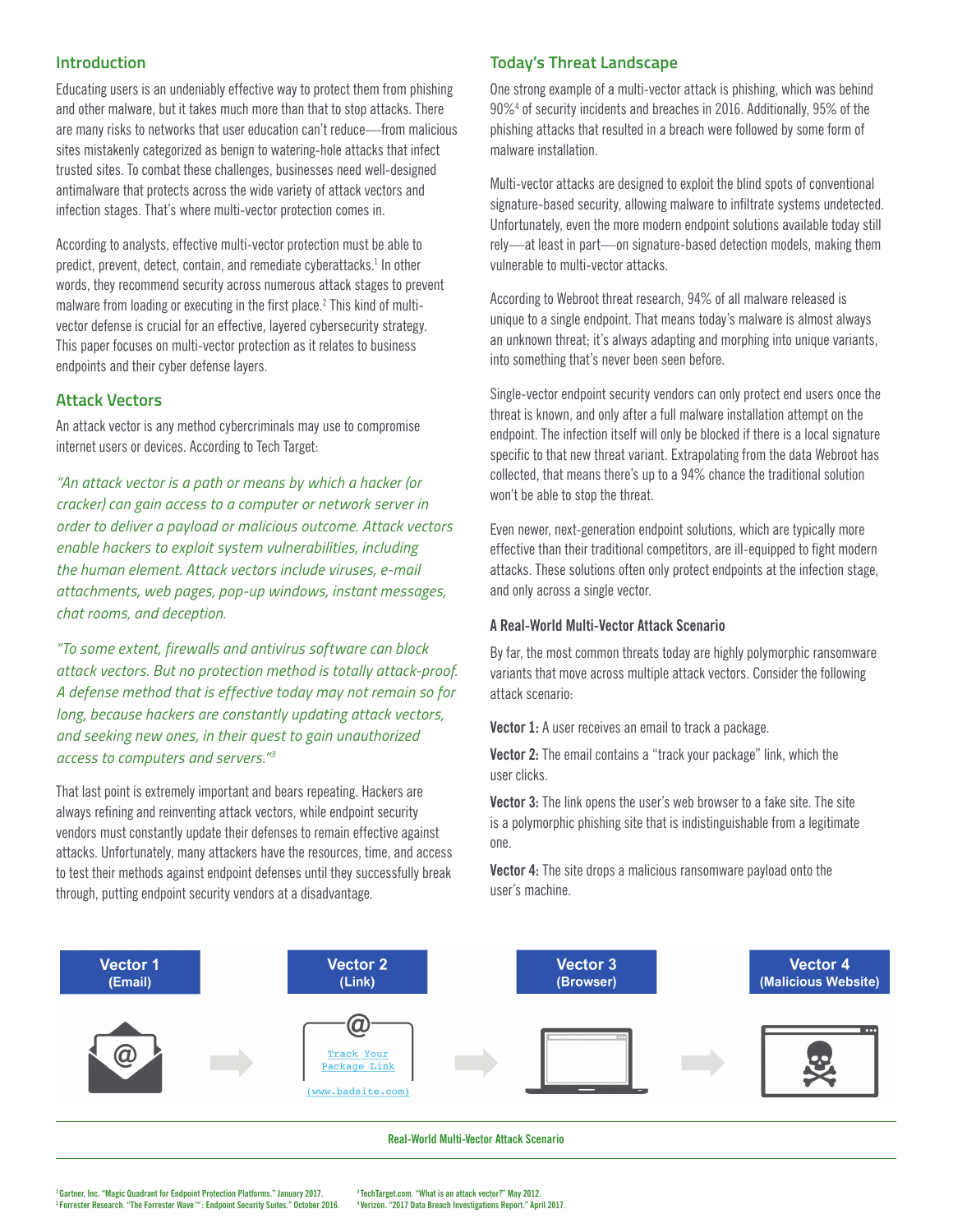#### **How Single-Vector Protection Fails**

In the above scenario, a single-vector solution would only be able to protect the recipient of the email at the final stage of the attack, when malware is installed on the machine. At that point, the single-vector solution has only one chance to stop the malware, either by identifying and blocking it using a signature, or with an algorithm.

If the solution misses the malware, then it has failed in its only chance to keep the machine infection-free. Recall that there's a 94% chance that a signature has not yet been created to detect and block the new threat. If the threat uses an attack type the single-vector solution has never seen before, and they're not connected to a larger threat intelligence platform, then there's no hope of stopping the attack.

# **Multi-Stage, Multi-Vector Protection**

The first stage of an attack is where your defenses should begin; they should prevent a breach from occurring in the first place. Webroot SecureAnywhere® Business Endpoint Protection uses several shields that perform different tasks to prevent compromises throughout the different stages of an attack.

## **Web Threat Shield**

The Webroot Web Threat Shield protects users as they browse the internet. For instance, when someone uses a search engine, the Web Threat Shield analyzes all search results and uses Webroot threat intelligence to display color-coded search annotations backed by web reputation scores in real time.

That means internet users are notified—before they click—that a site has a risky or poor reputation, even if its URL category is considered safe. If a user clicks through to a website with a poor reputation score that's currently displaying malicious behavior, they'll see a policy-managed block page.

The Web Threat Shield also adds a line of defense against phishing. Any link a user clicks from an email triggers the Webroot BrightCloud® Real-Time Anti-Phishing Service. The service performs a time-of-request scan to determine whether or not a site poses a phishing risk. Between the Web Threat Shield and the Real-Time Anti-Phishing Service, Webroot can prevent more than 99% of phishing and spear-phishing attacks.

## **Identity and Infrared Shields**

The Identity and Infrared shields go a step further to protect users and prevent attack-stage incidents. The Identity Shield locks down the operating system and browser to neutralize phishing, DNS poisoning, keystroke logging, screen grabbing, cookie scraping, clipboard grabbing, and browser and session hijacking attempts.

The Identity Shield automatically looks for identity threats by analyzing, detecting, and blocking malicious content. It verifies each website to determine if there has been redirect, or whether the site has been blacklisted. It also stops websites from creating high-risk tracking information and blocks third-party cookie installation that originates from malicious tracking websites. Additionally, the Identity Shield automatically blocks untrusted programs from accessing protected data, such as users' login credentials.



**Multi-Stage, Multi-Vector Protection**

The Infrared Shield is another layer of defense that blocks threats early in their lifecycle. When users visit low-reputation websites, the Infrared Shield interrogates any applications that are introduced into the system. If a program was recently released, has suspicious attributes, or if there isn't enough information due to relative unpopularity, the shield blocks it before it can run.

## **Payload and Infection Stages**

If a malicious payload does manage to make it past the shields to the infection stage, Webroot begins to operate very differently from other endpoint security solutions.

While a payload is downloading, Webroot SecureAnywhere® Business Endpoint Protection predicts whether a file or process is malicious before it ever executes. At this stage, files are immediately categorized as good, bad, or unknown, with a high level of accuracy.

The unknown categorization is the one that sets Webroot protection apart. Other solutions would need to make a good or bad determination immediately upon download, which could result equally in false positives or infections. The unknown categorization allows Webroot to monitor the file closely to make determinations based on its characteristics, behaviors, history, and relationships to other internet objects.

## **Payload Execution and Infection Remediation**

Using self-protection shields, Webroot prevents malware from modifying our software settings and processes to guarantee it keeps operating properly even if the endpoint is under attack. The small agent footprint also combines with our cloud architecture to make it more difficult to disable Webroot protection, compared to larger-footprint endpoint-only solutions.